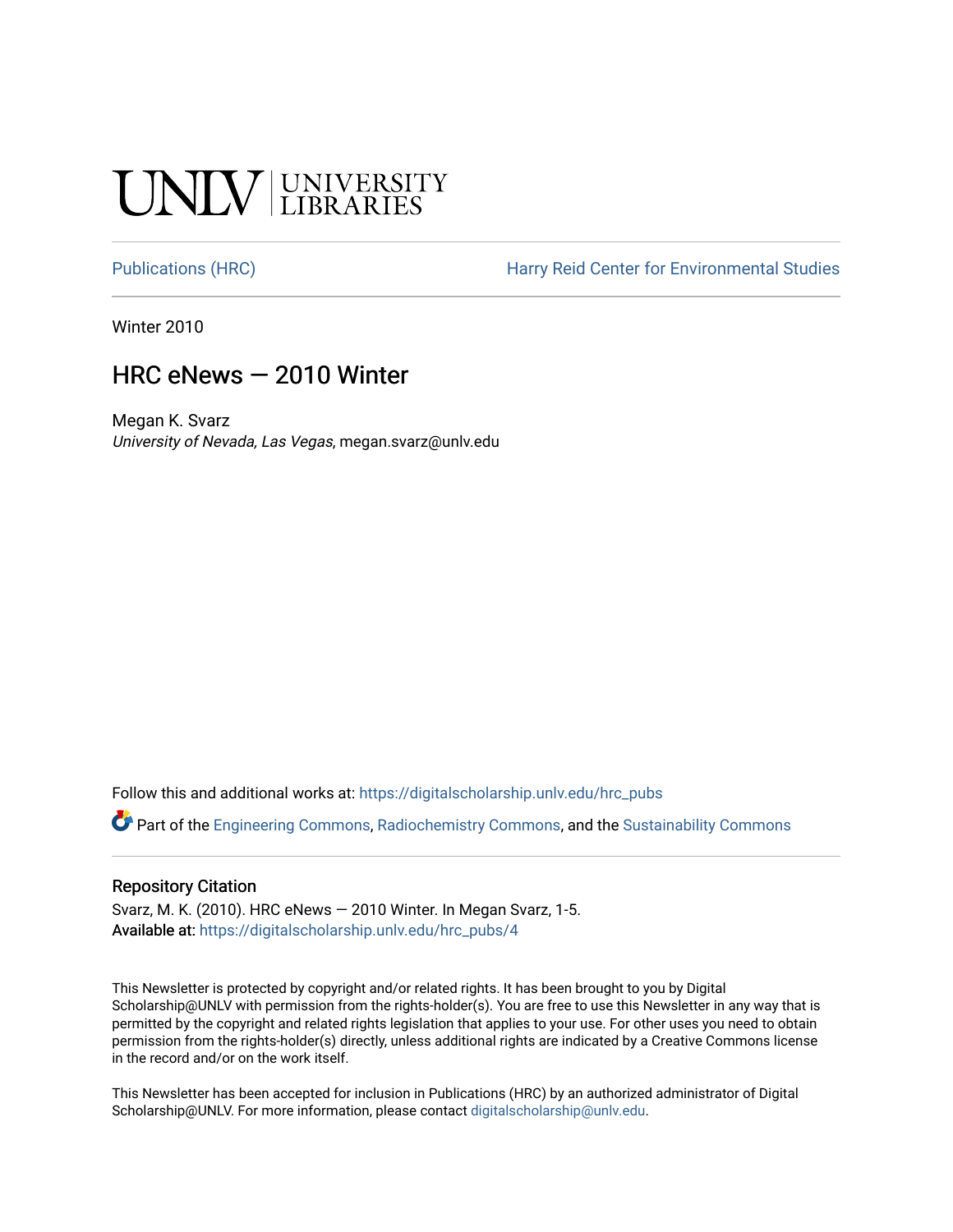# RRY REID HRC eNews - 2010 Winter

#### ..:::ACCOMPLISHMENTS/ANNOUNCEMENTS:::..

Safe Community Partnership, a program under the TRC, coordinated its annual "Home for the Holidays" campaign again this past holiday season. Partnering with Designated Drivers and more than 30 bars around Las Vegas, the service provided 705 free rides homes between Dec. 18 and Jan. 2. Alcohol arrests were up over the holidays, and alcohol crashes were down. We're proud to play a role in the success of the season! This project is funded by the Nevada Department of Public Safety, Office of Traffic Safety, and the Nevada Strategic Highway Safety Plan.

Saturday, Jan. 30, 2010, was High School Science Bowl competition day at UNLV. The Harry Reid Center led the way for volunteers from UNLV for this competition. The competition drew 32 teams from four states. **Nick Smith**, a Ph.D. student in the radiochemistry program, served as a moderator in one of the rooms. Ed Mausolf, also in the radiochemistry Ph.D. program, served as a room monitor, and Sherry Faye, Ph.D. radiochemistry student, provided scientific judge support for the competition. Tony Hechanova was a scorekeeper, and Steve Curtis was a moderator during the competition. Palo Verde High School, as a rare undefeated champion in the regionals, will be heading to Washington, D.C., from April 29 to May 4 to compete with 68 other regional teams from all over the United States for the ultimate title of national champion.

Scott Page and Paula Garrett led the second birding-focused field trip for UNLV's Division of Educational Outreach to Ash Meadows National Wildlife Refuge in Nye County, Nev., Jan. 30, 2010. This trip was part of the Educational Outreach "Exploring and Travel" series, which features trips to unique and beautiful places, offering field lectures about geologic history, plant and animal life, and human history.

Denis Beller signed a contract to consult for Los Alamos National Laboratory for the next year. Topic is neutron detection for an experiment at the Los Alamos Neutron Science Center (LANSCE), which is an 800-MeV proton accelerator.

Denis was also recently awarded research funding from Pacific Northwest National Laboratory (PNNL) and the ATR National Scientific User Facility at Idaho National Laboratory. The PNNL award is for a short-term project to develop radiochemistry technology to prepare samples using ultra-pure depleted uranium for DOE/NE's MPACT project. Funding of \$35,000 was received and includes both Denis and Dave Hatchett (Chemistry). The other is for the "Development and Validation of an ATR-C Radiation Transport Model" and is a three-year project that will involve development of a detailed MCNP model of a real zero-power critical nuclear reactor at INL, followed by validation experiments that will eventually be evaluated and included in the International Handbook of Evaluated Criticality Safety Benchmark Experiments (ICSBEP). The project is funded at \$225,000 and will support one doctoral student for three years or two MS GRAs for 1.5 years each, beginning now.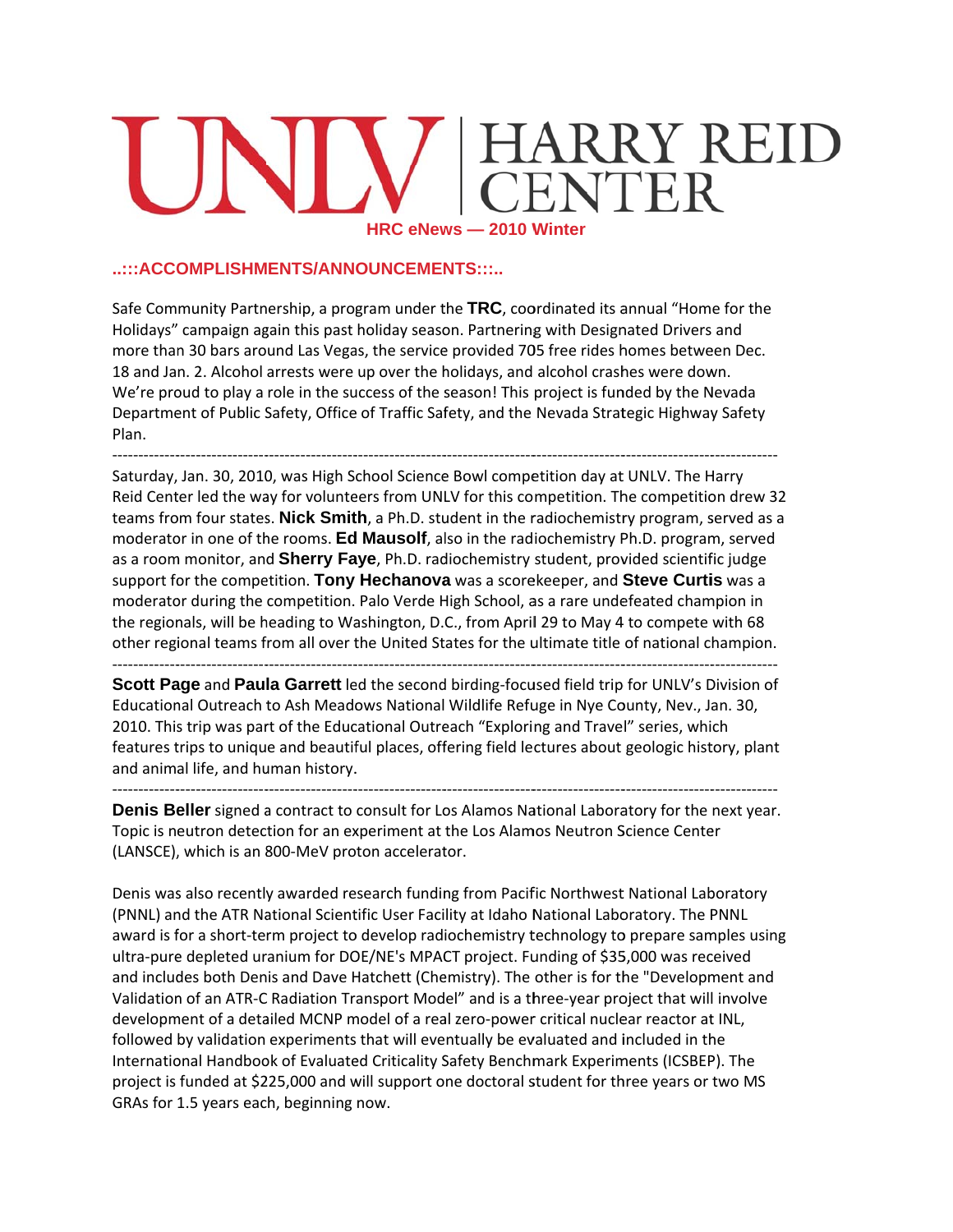‐‐‐‐‐‐‐‐‐‐‐‐‐‐‐‐‐‐‐‐‐‐‐‐‐‐‐‐‐‐‐‐‐‐‐‐‐‐‐‐‐‐‐‐‐‐‐‐‐‐‐‐‐‐‐‐‐‐‐‐‐‐‐‐‐‐‐‐‐‐‐‐‐‐‐‐‐‐‐‐‐‐‐‐‐‐‐‐‐‐‐‐‐‐‐‐‐‐‐‐‐‐‐‐‐‐‐‐‐‐‐‐‐‐‐‐‐‐‐‐‐‐‐‐‐‐‐ **Dr. Lipinska** and Dr. Hemmers received a \$600,000 grant from the Department of Energy for fundamental research on materials related to hydrogen storage for vehicular applications.

‐‐‐‐‐‐‐‐‐‐‐‐‐‐‐‐‐‐‐‐‐‐‐‐‐‐‐‐‐‐‐‐‐‐‐‐‐‐‐‐‐‐‐‐‐‐‐‐‐‐‐‐‐‐‐‐‐‐‐‐‐‐‐‐‐‐‐‐‐‐‐‐‐‐‐‐‐‐‐‐‐‐‐‐‐‐‐‐‐‐‐‐‐‐‐‐‐‐‐‐‐‐‐‐‐‐‐‐‐‐‐‐‐‐‐‐‐‐‐‐‐‐‐‐‐‐‐ **Mark Buttner** and **Patricia Cruz's** group has received approximately \$40,000 in research

funding for the "Sandia: spore recovery and detection levels" project. ‐‐‐‐‐‐‐‐‐‐‐‐‐‐‐‐‐‐‐‐‐‐‐‐‐‐‐‐‐‐‐‐‐‐‐‐‐‐‐‐‐‐‐‐‐‐‐‐‐‐‐‐‐‐‐‐‐‐‐‐‐‐‐‐‐‐‐‐‐‐‐‐‐‐‐‐‐‐‐‐‐‐‐‐‐‐‐‐‐‐‐‐‐‐‐‐‐‐‐‐‐‐‐‐‐‐‐‐‐‐‐‐‐‐‐‐‐‐‐‐‐‐‐‐‐‐‐

The HRC received approximately \$683,000 in the form of a subaward from DRI for a renewable energy research project. Drs. **Allen Johnson, Jian Ma**, and **Bob Boehm** are co‐PIs, and there is also a portion of the funding going to the Marjorie Barrick Museum for the creation of educational projects related to renewable energy.

‐‐‐‐‐‐‐‐‐‐‐‐‐‐‐‐‐‐‐‐‐‐‐‐‐‐‐‐‐‐‐‐‐‐‐‐‐‐‐‐‐‐‐‐‐‐‐‐‐‐‐‐‐‐‐‐‐‐‐‐‐‐‐‐‐‐‐‐‐‐‐‐‐‐‐‐‐‐‐‐‐‐‐‐‐‐‐‐‐‐‐‐‐‐‐‐‐‐‐‐‐‐‐‐‐‐‐‐‐‐‐‐‐‐‐‐‐‐‐‐‐‐‐‐‐‐‐

The accredited UNLV‐HRC lead activities training program has been traveling the country and receiving rave reviews for helping the contractors who are at risk of being lead‐poisoned by renovating old housing. It is amazing to find in this day and age that workers still do not know the hazard exists in pre‐1978 housing. The best news is organizations such as City and County Building Departments and Home Depot are accepting the fact that training is necessary and vital to preventing further lead poisonings in our nation's families and work force. **Kathy Lauckner** is responsible for this program, educating and training individuals on the hazards and safe handling of lead.

‐‐‐‐‐‐‐‐‐‐‐‐‐‐‐‐‐‐‐‐‐‐‐‐‐‐‐‐‐‐‐‐‐‐‐‐‐‐‐‐‐‐‐‐‐‐‐‐‐‐‐‐‐‐‐‐‐‐‐‐‐‐‐‐‐‐‐‐‐‐‐‐‐‐‐‐‐‐‐‐‐‐‐‐‐‐‐‐‐‐‐‐‐‐‐‐‐‐‐‐‐‐‐‐‐‐‐‐‐‐‐‐‐‐‐‐‐‐‐‐‐‐‐‐‐‐‐

**Julie Bertoia** recently completed three marathons in a six-week period. The first one was the Rock 'n' Roll Las Vegas Marathon Dec. 6, 2009, where she finished in 3:29:19, placing 503rd overall, 56th female, and 14th in her age division. The second marathon was at the Lake Mead Recreation Area Jan. 9, 2010, and she finished in 3:39:56, placing 10th overall, first female, and first in her age division. The third marathon was the Rock 'n' Roll Arizona Marathon in Phoenix Jan. 17, 2010, and she finished in 3:29:30, placing 640th overall, 111th female, and 25th in her age division. Julie says running keeps her in shape physically and mentally, and she will often use her time running to plan out her day, troubleshoot problems both in the lab and out of the lab, and think about new ideas. She has signed up for several more races in 2010 to keep her focused mentally and physically. Go, Julie!

------------------------------------------------------------------------------------------------------------------------------- A book titled MESOAMERICAN FIGURINES, co‐edited by **Aurore Giguet**, has been selected as a *Choice* Outstanding Academic Title. *Choice* is a prestigious list of publications that reflects the best in scholarly titles and brings with it the extraordinary recognition of the academic library community. *Choice* editors base their selections on the reviewer's evaluation of the work; the editor's knowledge of the field; the overall excellence in presentation and scholarship; and distinction as a first treatment of a given subject in book or electronic form, originality, or uniqueness of treatment; as well as other criteria.

‐‐‐‐‐‐‐‐‐‐‐‐‐‐‐‐‐‐‐‐‐‐‐‐‐‐‐‐‐‐‐‐‐‐‐‐‐‐‐‐‐‐‐‐‐‐‐‐‐‐‐‐‐‐‐‐‐‐‐‐‐‐‐‐‐‐‐‐‐‐‐‐‐‐‐‐‐‐‐‐‐‐‐‐‐‐‐‐‐‐‐‐‐‐‐‐‐‐‐‐‐‐‐‐‐‐‐‐‐‐‐‐‐‐‐‐‐‐‐‐‐‐‐

This past October, **Jeffrey Wedding** was asked to speak to the Archaeo‐Nevada Society. The presentation was given Oct. 9, 2009, to the society at CSN and was titled "Historic Railroads of Southern Nevada — Part 1: The Union Pacific." "Part 2: The Gold Roads" will be presented sometime in February.

**Diane Winslow** was also asked to speak to the Archaeo-Nevada Society. Her presentation, titled "The Archaeology of S.M. Wheeler, Nevada's First State Archaeologist," took place Nov. 12, 2009, at CSN. Archaeo‐Nevada Society is a local archaeological group composed of both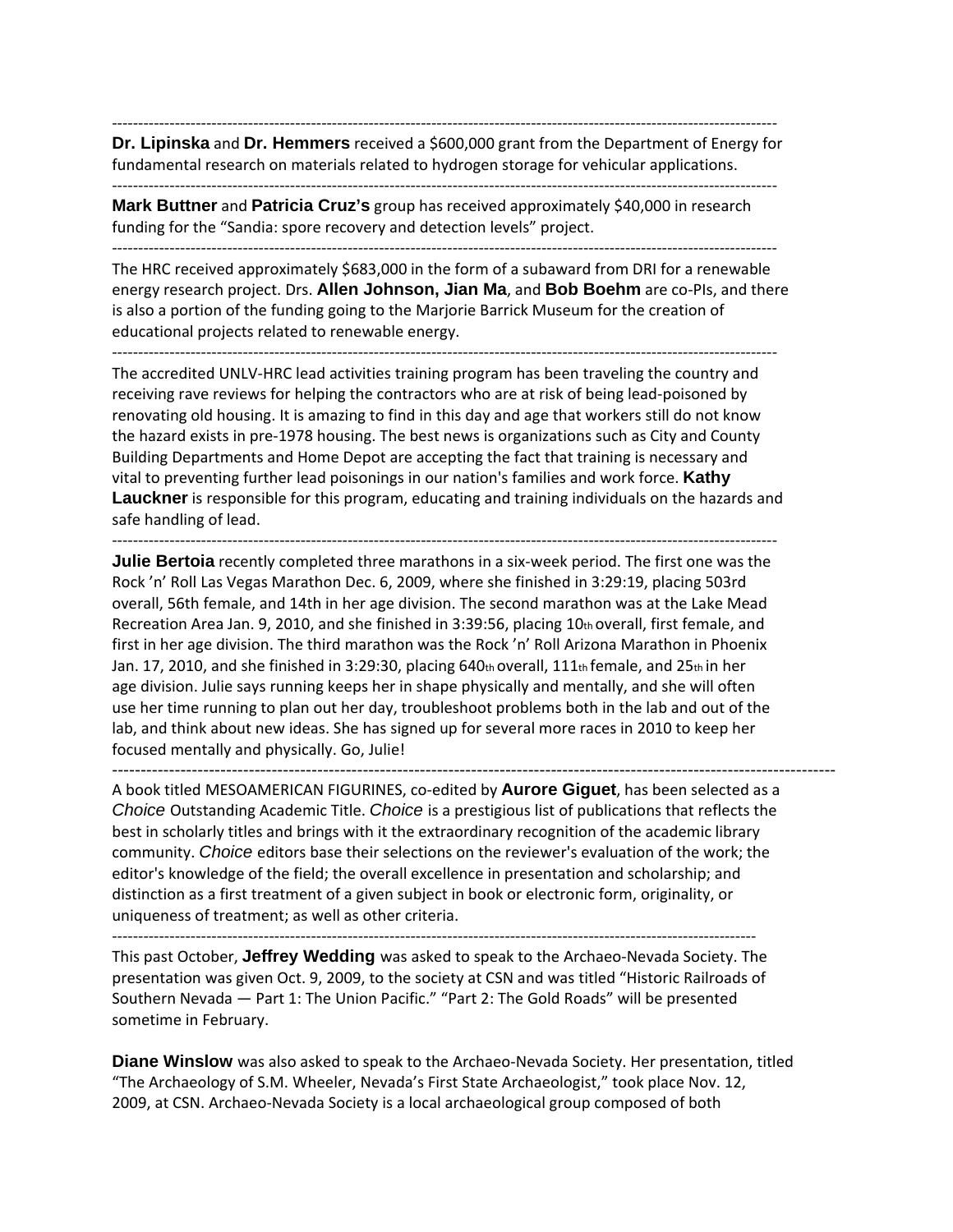professional and advocational archaeologists.

**Jeff Wedding** and **Diane Winslow** were both awarded "Mojave Road Wagon Master Awards" for their help and support of the Mojave Desert Heritage and Cultural Association (MDHCA). The awards were presented at the Annual Mojave Road Rendezvous at the historic Goffs Schoolhouse in Goffs, Calif., in October. Diane and Jeff and have been working in conjunction with this organization, providing volunteer services with the MDHCA's extensive libraries of historic materials documenting the history of the Mojave Desert region. Recently, they submitted a joint proposal with the MDHCA to the National Endowment for the Humanities.

‐‐‐‐‐‐‐‐‐‐‐‐‐‐‐‐‐‐‐‐‐‐‐‐‐‐‐‐‐‐‐‐‐‐‐‐‐‐‐‐‐‐‐‐‐‐‐‐‐‐‐‐‐‐‐‐‐‐‐‐‐‐‐‐‐‐‐‐‐‐‐‐‐‐‐‐‐‐‐‐‐‐‐‐‐‐‐‐‐‐‐‐‐‐‐‐‐‐‐‐‐‐‐‐‐‐‐‐‐‐‐‐‐‐‐‐‐‐‐‐‐‐‐

**Leisa Rodriguez** received a Professional Staff Career Enhancement Award from UNLV in the amount of \$250. She is using this award toward travel expenses for the National Council of University Research Administrators Regional Meeting taking place in April 2010.

‐‐‐‐‐‐‐‐‐‐‐‐‐‐‐‐‐‐‐‐‐‐‐‐‐‐‐‐‐‐‐‐‐‐‐‐‐‐‐‐‐‐‐‐‐‐‐‐‐‐‐‐‐‐‐‐‐‐‐‐‐‐‐‐‐‐‐‐‐‐‐‐‐‐‐‐‐‐‐‐‐‐‐‐‐‐‐‐‐‐‐‐‐‐‐‐‐‐‐‐‐‐‐‐‐‐‐‐‐‐‐‐‐‐‐‐‐‐‐‐‐‐‐

The Environmental Compliance Training Program, being offered at the HRC through the accreditation by the U.S. EPA and managed by **Kathy Lauckner**, has been awarded a new certification to teach a renovation course. This course is designed to teach Lead Safe Work Practices to all contractors who may do work in pre‐1978 housing. The HRC was one of the top five programs in the country to achieve this certification. The center's ability to offer this additional training can extend the program nationwide. This program has an added sense of importance at this time with the foreclosure crisis and the number of homes that will be remodeled for energy efficiency. If anyone has questions regarding the components of their property, Kathy would be happy to talk with them and can be reached at 895‐1423.

‐‐‐‐‐‐‐‐‐‐‐‐‐‐‐‐‐‐‐‐‐‐‐‐‐‐‐‐‐‐‐‐‐‐‐‐‐‐‐‐‐‐‐‐‐‐‐‐‐‐‐‐‐‐‐‐‐‐‐‐‐‐‐‐‐‐‐‐‐‐‐‐‐‐‐‐‐‐‐‐‐‐‐‐‐‐‐‐‐‐‐‐‐‐‐‐‐‐‐‐‐‐‐‐‐‐‐‐‐‐‐‐‐‐‐‐‐‐‐‐‐‐‐

**Dr. Pietro Nivola**, senior fellow in Governance Studies at the **Brookings** Institute, joined us from Washington, D.C., the week of Nov. 9. He attended several meetings with UNLV administrators and researchers and toured the campus during his five-day visit. Drs. Hemmers and Palmer provided Dr. Nivola with tours of Acciona Solar (Nevada Solar I) and the Hoover Dam during his visit.

‐‐‐‐‐‐‐‐‐‐‐‐‐‐‐‐‐‐‐‐‐‐‐‐‐‐‐‐‐‐‐‐‐‐‐‐‐‐‐‐‐‐‐‐‐‐‐‐‐‐‐‐‐‐‐‐‐‐‐‐‐‐‐‐‐‐‐‐‐‐‐‐‐‐‐‐‐‐‐‐‐‐‐‐‐‐‐‐‐‐‐‐‐‐‐‐‐‐‐‐‐‐‐‐‐‐‐‐‐‐‐‐‐‐‐‐‐‐‐‐‐‐‐

‐‐‐‐‐‐‐‐‐‐‐‐‐‐‐‐‐‐‐‐‐‐‐‐‐‐‐‐‐‐‐‐‐‐‐‐‐‐‐‐‐‐‐‐‐‐‐‐‐‐‐‐‐‐‐‐‐‐‐‐‐‐‐‐‐‐‐‐‐‐‐‐‐‐‐‐‐‐‐‐‐‐‐‐‐‐‐‐‐‐‐‐‐‐‐‐‐‐‐‐‐‐‐‐‐‐‐‐‐‐‐‐‐‐‐‐‐‐‐‐‐‐‐

**Melanie Coffee** is graduating Dec. 15 Magna Cum Laude, Phi Kappa Phi, from the College of Fine Arts (BFA). Congratulations on your hard work!

**Julie** and **Rich Gostic** will be graduating this semester with their Ph.D.s in radiochemistry. They have both accepted postdoc positions in nuclear forensics at Lawrence Livermore National Laboratory.

#### **..:::EVENTS:::..**

Closing Reception — "Free Range" February 26, 6 to 8 p.m. Marjorie Barrick Museum

#### Free Yoga Tuesdays

We're happy to announce that our yoga series is starting up for the spring semester. As always, the classes are free and open to the public. The classes are held in our exhibit hall from 12:10 to 12:50 p.m. every Tuesday, Jan. 26 through May 18. All you need to do is bring your own mat, comfortable clothing, and some water. No reservations required.

‐‐‐‐‐‐‐‐‐‐‐‐‐‐‐‐‐‐‐‐‐‐‐‐‐‐‐‐‐‐‐‐‐‐‐‐‐‐‐‐‐‐‐‐‐‐‐‐‐‐‐‐‐‐‐‐‐‐‐‐‐‐‐‐‐‐‐‐‐‐‐‐‐‐‐‐‐‐‐‐‐‐‐‐‐‐‐‐‐‐‐‐‐‐‐‐‐‐‐‐‐‐‐‐‐‐‐‐‐‐‐‐‐‐‐‐‐‐‐‐‐‐‐‐‐‐‐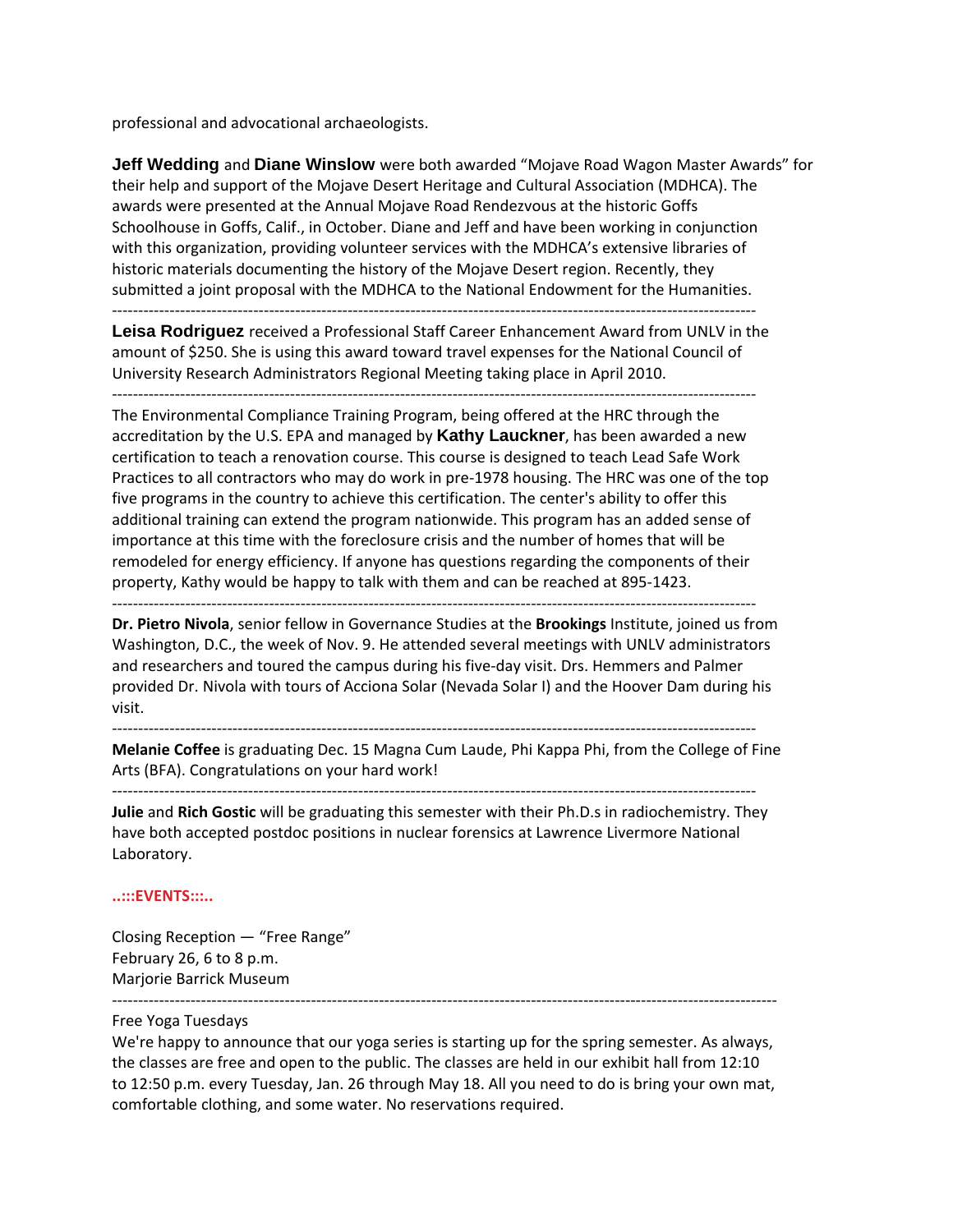‐‐‐‐‐‐‐‐‐‐‐‐‐‐‐‐‐‐‐‐‐‐‐‐‐‐‐‐‐‐‐‐‐‐‐‐‐‐‐‐‐‐‐‐‐‐‐‐‐‐‐‐‐‐‐‐‐‐‐‐‐‐‐‐‐‐‐‐‐‐‐‐‐‐‐‐‐‐‐‐‐‐‐‐‐‐‐‐‐‐‐‐‐‐‐‐‐‐‐‐‐‐‐‐‐‐‐‐‐‐‐‐‐‐‐‐‐‐‐‐‐‐‐‐‐‐‐ The third annual Middle School Science Bowl competition will take place at Henderson International School (in Henderson, of course) March 6. The middle school teams will also be competing in a model solar car race April 17. If anyone wants to help UNLV and the Harry Reid Center continue leading the way for volunteers in either (or both) of these events, please let **Steve Curtis** know at 702‐219‐6463.

‐‐‐‐‐‐‐‐‐‐‐‐‐‐‐‐‐‐‐‐‐‐‐‐‐‐‐‐‐‐‐‐‐‐‐‐‐‐‐‐‐‐‐‐‐‐‐‐‐‐‐‐‐‐‐‐‐‐‐‐‐‐‐‐‐‐‐‐‐‐‐‐‐‐‐‐‐‐‐‐‐‐‐‐‐‐‐‐‐‐‐‐‐‐‐‐‐‐‐‐‐‐‐‐‐‐‐‐‐‐‐‐‐‐‐‐‐‐‐‐‐‐‐‐‐‐‐

**Scott Page** and **Paula Garrett** will lead their third birding‐focused field trip May 22, 2010, at Corn Creek Field Station at Desert National Wildlife Refuge just north of Las Vegas. Bring your binoculars, lunch, water, and comfortable walking shoes. A limited number of binoculars, spotting scopes, and field guides will be provided. Be prepared to walk approximately one mile over trails at the refuge. Travel will be in a comfortable motor coach. You may register with a credit card online by visiting http://edoutreach.unlv.edu or over the phone by calling 895‐3394 between 8 a.m. and 5 p.m. Monday through Friday.

Course code 101EX1128

Date/time: Saturday, May 22, 7 a.m. to 3 p.m.

‐‐‐‐‐‐‐‐‐‐‐‐‐‐‐‐‐‐‐‐‐‐‐‐‐‐‐‐‐‐‐‐‐‐‐‐‐‐‐‐‐‐‐‐‐‐‐‐‐‐‐‐‐‐‐‐‐‐‐‐‐‐‐‐‐‐‐‐‐‐‐‐‐‐‐‐‐‐‐‐‐‐‐‐‐‐‐‐‐‐‐‐‐‐‐‐‐‐‐‐‐‐‐‐‐‐‐‐‐‐‐‐‐‐‐‐‐‐‐‐‐‐‐‐‐‐‐ Safe Communities also has a teen driver safety program called PACE Yourself! PACE is an

acronym for Prevent Automobile Crashes Every day. Teams of four or five teens develop a traffic safety message in whatever creative medium they choose. They are then invited to take part in the driving relay and training March 14 at the Las Vegas Motor Speedway. The top-100 finishers are invited to California the weekend of April 17, all expenses paid. This year, the weekend is tentatively scheduled to include Disneyland and Knotts Berry Farm. Awards are given in many categories, and winning projects reproduced in many mediums. Contact Shelby Honea at Safe Community Partnership, 895‐1790, for information and sign‐up forms. This is a great way for teens to get their own education while having a great time and then have their messages produced to educate other teens statewide.

------------------------------------------------------------------------------------------------------------------------------- Charity — The museum is collecting new and gently used books for the Jackie Gaughn Boy's & Girl's Club and Sunrise Children's Hospital.

The museum is also collecting school and teacher supplies for Paradise Elementary. All donations can be dropped off to either the museum main office or Braunstein Library during regular operating hours. Donations accepted Nov. 23 through Dec. 23.

#### **\*\*\*Museum Displays and Exhibits\*\*\***

Charles Liu

New American Images: American Landscapes With an Asian Influence Nov. 13 through Dec. 13, 2009

MFA Show Dec. 18 through Feb. 19, 2010 Opening reception 6 to 9 p.m. Dec. 18

The Vagus Nerve Nov. 20, 2009, through Jan. 6, 2010

‐‐‐‐‐‐‐‐‐‐‐‐‐‐‐‐‐‐‐‐‐‐‐‐‐‐‐‐‐‐‐‐‐‐‐‐‐‐‐‐‐‐‐‐‐‐‐‐‐‐‐‐‐‐‐‐‐‐‐‐‐‐‐‐‐‐‐‐‐‐‐‐‐‐‐‐‐‐‐‐‐‐‐‐‐‐‐‐‐‐‐‐‐‐‐‐‐‐‐‐‐‐‐‐‐‐‐‐‐‐‐‐‐‐‐‐‐‐‐‐‐‐‐

**..:::NEW FACES:::..**